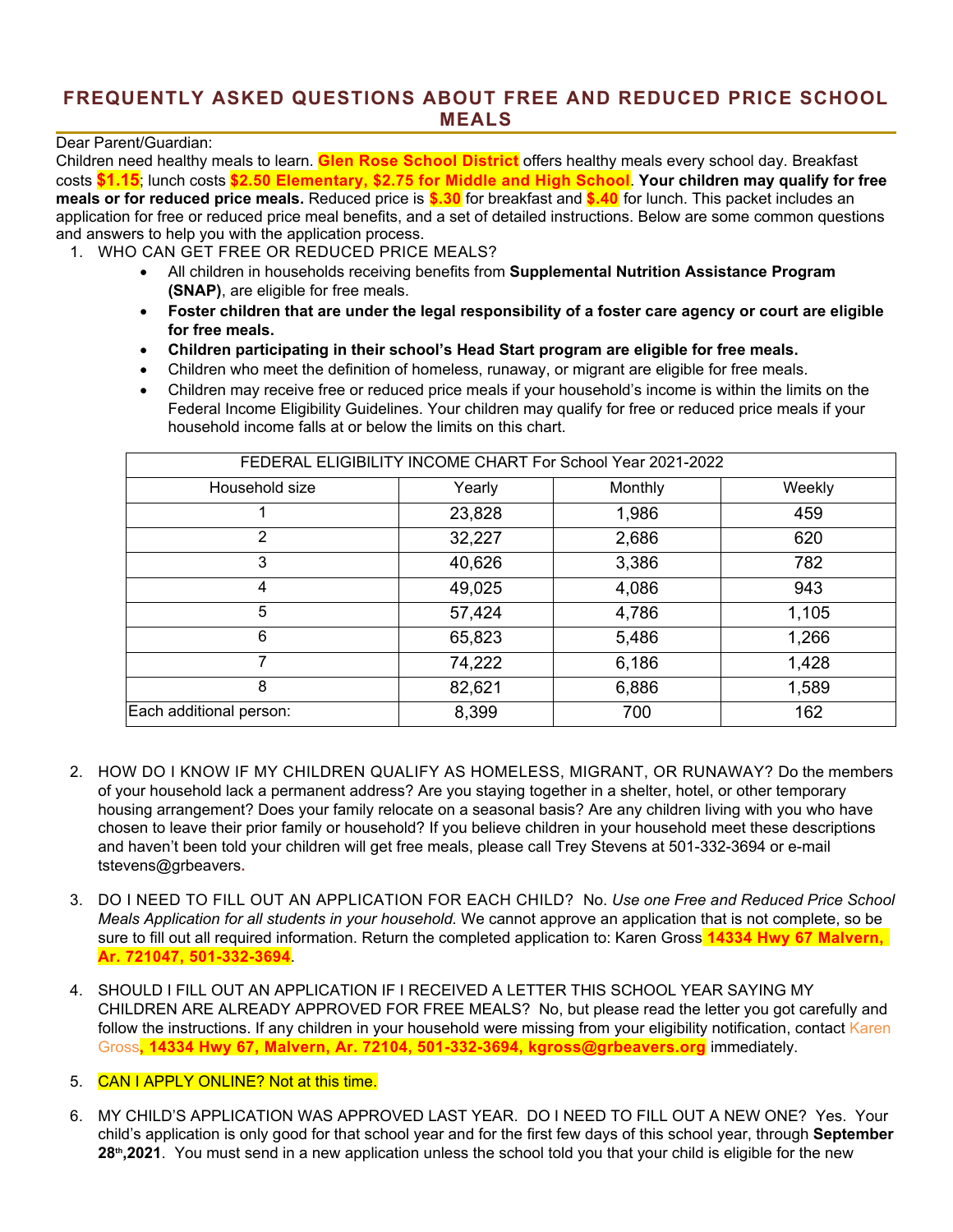school year. If you do not send in a new application that is approved by the school or you have not been notified that your child is eligible for free meals, your child will be charged the full price for meals.

- 7. I GET WIC. CAN MY CHILDREN GET FREE MEALS? Children in households participating in WIC may be eligible for free or reduced price meals. Please send in an application.
- 8. WILL THE INFORMATION I GIVE BE CHECKED? Yes. We may also ask you to send written proof of the household income you report.
- 9. IF I DON'T QUALIFY NOW, MAY I APPLY LATER? Yes, you may apply at any time during the school year. For example, children with a parent or guardian who becomes unemployed may become eligible for free and reduced price meals if the household income drops below the income limit.
- 10. WHAT IF I DISAGREE WITH THE SCHOOL'S DECISION ABOUT MY APPLICATION? You should talk to school officials. You also may ask for a hearing by calling or writing to: **Tim Holicer, 14334 Hwy 67, Malvern,Ar, 72104, 501-332-6725, tholicer@grbeavers.org***.*
- 11. MAY I APPLY IF SOMEONE IN MY HOUSEHOLD IS NOT A U.S. CITIZEN? Yes. You, your children, or other household members do not have to be U.S. citizens to apply for free or reduced price meals.
- 12. WHAT IF MY INCOME IS NOT ALWAYS THE SAME? List the amount that you normally receive. For example, if you normally make \$1000 each month, but you missed some work last month and only made \$900, put down that you made \$1000 per month. If you normally get overtime, include it, but do not include it if you only work overtime sometimes. If you have lost a job or had your hours or wages reduced, use your current income.
- 13. WHAT IF SOME HOUSEHOLD MEMBERS HAVE NO INCOME TO REPORT? Household members may not receive some types of income we ask you to report on the application, or may not receive income at all. Whenever this happens, please write a 0 in the field. However, if any income fields are left empty or blank, those will also be counted as zeroes. Please be careful when leaving income fields blank, as we will assume you meant to do so.
- 14. WE ARE IN THE MILITARY. DO WE REPORT OUR INCOME DIFFERENTLY? Your basic pay and cash bonuses must be reported as income. If you get any cash value allowances for off-base housing, food, or clothing, it must also be included as income. However, if your housing is part of the Military Housing Privatization Initiative, do not include your housing allowance as income. Any additional combat pay resulting from deployment is also excluded from income.
- 15. WHAT IF THERE ISN'T ENOUGH SPACE ON THE APPLICATION FOR MY FAMILY? List any additional household members on a separate piece of paper, and attach it to your application. Contact **Karen Gross, 14334 Hwy 67, Malvern, Ar, 72104, 501-332-3694, kgross@grbeavers.org to receive a second application.**
- 16. MY FAMILY NEEDS MORE HELP. ARE THERE OTHER PROGRAMS WE MIGHT APPLY FOR? To find out how to apply for **Supplemental Nutrition Assistance Program (SNAP)**, contact your local assistance office or call **501-682-8276**.

If you have other questions or need help, call **501-332-3694***.* Sincerely, **Karen Gross**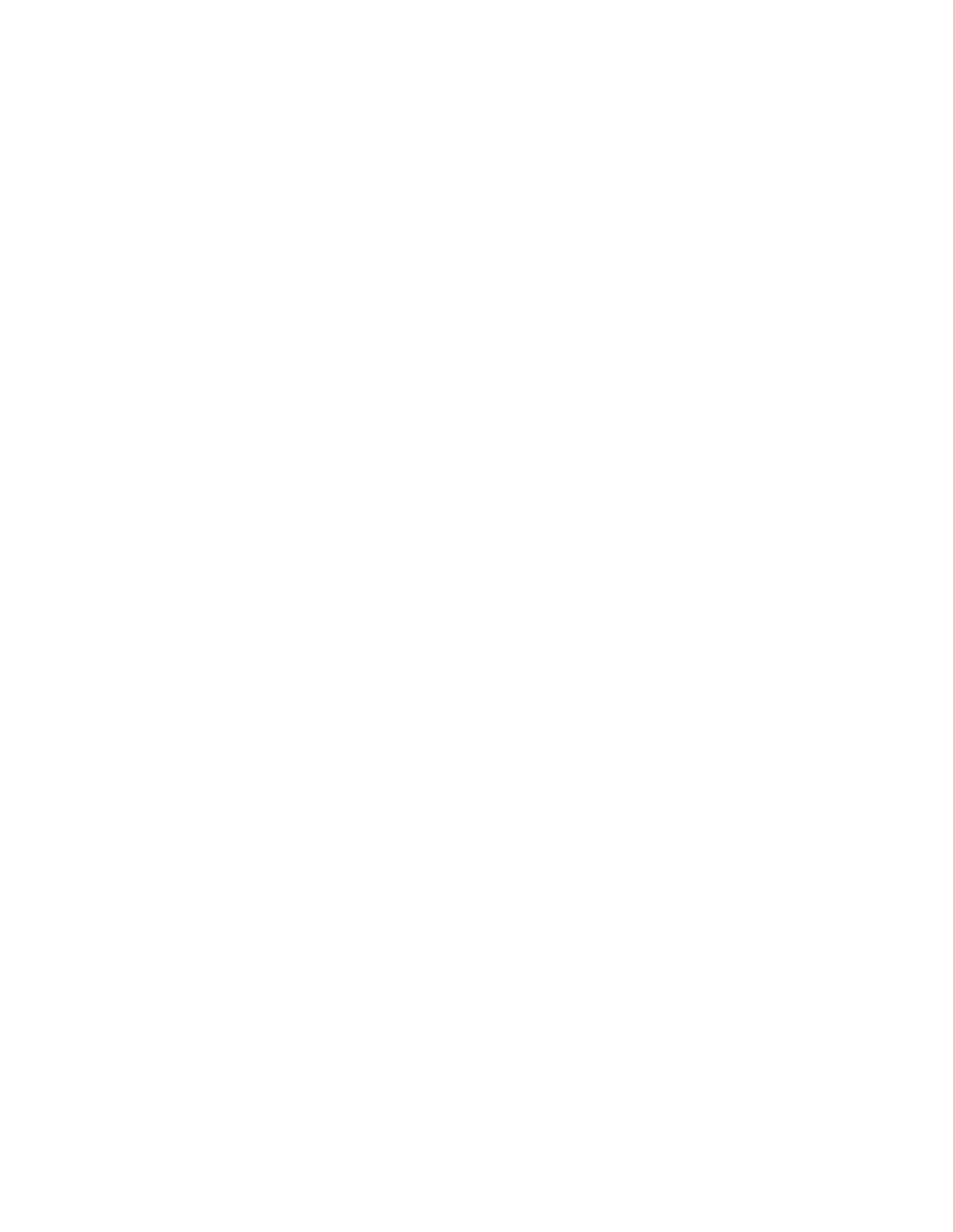# **HOW TO APPLY FOR FREE AND REDUCED PRICE SCHOOL MEALS**

Please use these instructions to help you fill out the application for free or reduced price school meals. You only need to submit one application per household, even if your children attend more than one school in **Glen Rose School District**. The application must be filled out completely to certify your children for free or reduced price school meals. Please follow these instructions in order! Each step of the instructions is the same as the steps on your application. If at any time you are not sure what to do next, please contact Karen Gross**;501-332-3694, or kgross@grbeavers.org**.

### **PLEASE USE A PEN (NOT A PENCIL) WHEN FILLING OUT THE APPLICATION AND DO YOUR BEST TO PRINT CLEARLY.**

### ៲៶*϶៶*ͶϲͳͲͺϷϙϗϯͱϘͿͳͼͳϧϘϻϘͿͼͳϻϨϔϾͳϸϤϴͲϘϔϘʹͳϘϏͲϹͰϘϺϫϯ϶ͷϚ϶ͷϚ϶ͷϒϧϤϘϠͶϘͳϘϗϤϓͲϘϏϘϯϤϤͶϔϤϤϘϙϨͲͶϘϙϴͲϷϘϔϘϔϘϔϘϔϘϔϘϔϘϔϾϔͿʹͰ϶ϭϙͶϾͱͿ **STEP 2: DO ANY HOUSEHOLD MEMBERS CURRENTLY PARTICIPATE IN SNAP (Supplemental Nutrition Assistance Program)?**

TellThe Supplemental Nustrition Assistance Program (BNAP)e in your household. They do NOT have to be related to you to be a part of your household.

| A) If no one in your household participates SNAP:<br>Leave STEP 2 blank and go to STEP 3.                                                                                                                                                                                                                                                                             | Go to STEP 4.                                                                                                                                                                                                                                                                                       | B) If anyone in your household participates in any of the above listed programs:<br>Write a case number or identified for SNAP. You only need to provide one case number. If you participate<br>in SNAP and do not know your case number or identified, contact: DHS at 501-332-2718.                                                                                                                                                                   |                                                                                                                                                                                                                                                            |
|-----------------------------------------------------------------------------------------------------------------------------------------------------------------------------------------------------------------------------------------------------------------------------------------------------------------------------------------------------------------------|-----------------------------------------------------------------------------------------------------------------------------------------------------------------------------------------------------------------------------------------------------------------------------------------------------|---------------------------------------------------------------------------------------------------------------------------------------------------------------------------------------------------------------------------------------------------------------------------------------------------------------------------------------------------------------------------------------------------------------------------------------------------------|------------------------------------------------------------------------------------------------------------------------------------------------------------------------------------------------------------------------------------------------------------|
| A) List each child's name. Print each child's<br>name. Use one line of the application for each<br>child. When printing names, write one letter<br>in each box. Stop if you run out of space. If<br>there are more children present than lines on<br>the application, attach a second piece of<br>paper with all required information for the<br>additional children. | B) Is the child a student at Glen<br>Rose School District? Mark 'Yes'<br>or 'No' under the column titled<br>"Student" to tell us which<br>children attend Glen Rose School<br><b>District</b> . If you marked 'Yes,' write<br>the grade level of the student in<br>the 'Grade' column to the right. | C) Do you have any foster children? If any children<br>listed are foster children, mark the "Foster Child"<br>box next to the child's name. If you are ONLY<br>applying for foster children, after finishing STEP 1,<br>go to <b>STEP 4</b> .<br>Foster children who live with you may count as<br>members of your household and should be listed<br>on your application. If you are applying for both<br>foster and non-foster children, go to step 3. | D) Are any children homeless, migrant,<br>or runaway? If you believe any child<br>listed in this section meets this<br>description, mark the "Homeless,<br>Migrant, Runaway" box next to the<br>child's name and complete all steps of<br>the application. |

## **STEP 3: REPORT INCOME FOR ALL HOUSEHOLD MEMBERS**

#### **How do I report my income?**

- Use the charts titled **"Sources of Income for Adults"** and **"Sources of Income for Children,"** printed on the back side of the application form to determine if your household has income to report.
- Report all amounts in GROSS INCOME ONLY. Report all income in whole dollars. Do not include cents.
	- o Gross income is the total income received before taxes
	- o Many people think of income as the amount they "take home" and not the total, "gross" amount. Make sure that the income you report on this application has NOT been reduced to pay for taxes, insurance premiums, or any other amounts taken from your pay.
- Write a "0" in any fields where there is no income to report. Any income fields left empty or blank will also be counted as a zero. If you write '0' or leave any fields blank, you are certifying (promising) that there is no income to report. If local officials suspect that your household income was reported incorrectly, your application will be investigated.
- Mark how often each type of income is received using the check boxes to the right of each field.

#### **3.A. REPORT INCOME EARNED BY CHILDREN**

**A**) **Report all income earned or received by children.** Report the combined gross income for ALL children listed in STEP 1 in your household in the box marked "Child Income." Only count foster children's income if you are applying for them together with the rest of your household.

What is Child Income? Child income is money received from outside your household that is paid DIRECTLY to your children. Many households do not have any child income.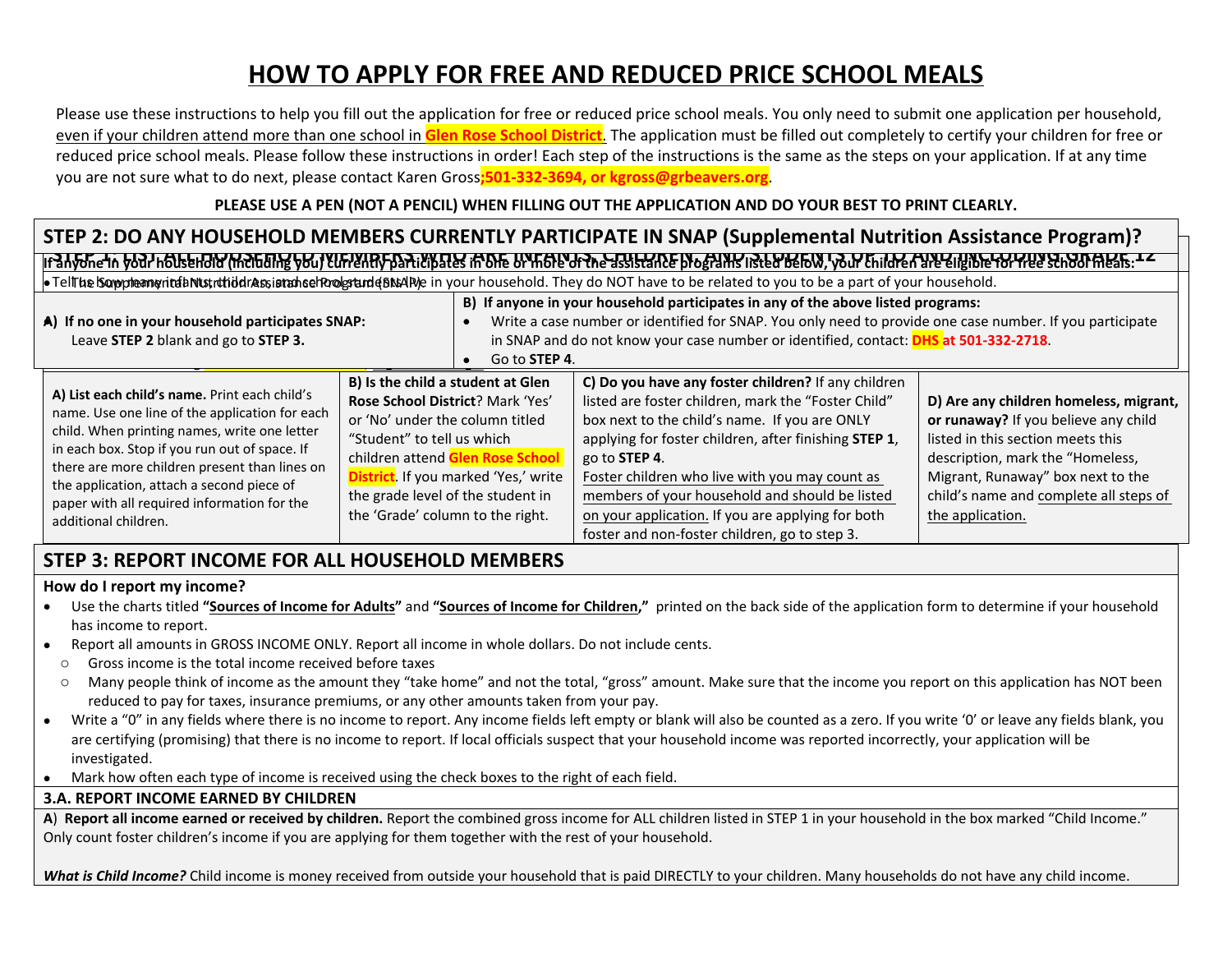#### **3.B REPORT INCOME EARNED BY ADULTS**

#### **Who should I list here?**

- When filling out this section, please include ALL adult members in your household who are living with you and share income and expenses, even if they are not related and shaway even if they do not receive income of their own.
- *Do NOT include:* 
	- o People who live with you but are not supported by your household's income AND do not contribute income to your household.
- o Infants, Children and students already listed in **STEP 1.**

| B) List adult household members'                                                                                                                                                | C) Report earnings from work. Report all income from work in the                                                                                                                                                                                                                                                                                                                                                                                                                                                    | D) Report income from public assistance/child                                                                                                                                                                                                                                                                                                                                                                                            |
|---------------------------------------------------------------------------------------------------------------------------------------------------------------------------------|---------------------------------------------------------------------------------------------------------------------------------------------------------------------------------------------------------------------------------------------------------------------------------------------------------------------------------------------------------------------------------------------------------------------------------------------------------------------------------------------------------------------|------------------------------------------------------------------------------------------------------------------------------------------------------------------------------------------------------------------------------------------------------------------------------------------------------------------------------------------------------------------------------------------------------------------------------------------|
| names. Print the name of each                                                                                                                                                   | "Earnings from Work" field on the application. This is usually the                                                                                                                                                                                                                                                                                                                                                                                                                                                  | support/alimony. Report all income that applies in the "Public"                                                                                                                                                                                                                                                                                                                                                                          |
| household member in the boxes marked                                                                                                                                            | money received from working at jobs. If you are a self-employed                                                                                                                                                                                                                                                                                                                                                                                                                                                     | Assistance/Child Support/Alimony" field on the application. Do                                                                                                                                                                                                                                                                                                                                                                           |
| "Names of Adult Household Members"                                                                                                                                              | business or farm owner, you will report your net income.                                                                                                                                                                                                                                                                                                                                                                                                                                                            | not report the cash value of any public assistance benefits NOT                                                                                                                                                                                                                                                                                                                                                                          |
| (First and Last)." Do not list any                                                                                                                                              |                                                                                                                                                                                                                                                                                                                                                                                                                                                                                                                     | listed on the chart. If income is received from child support or                                                                                                                                                                                                                                                                                                                                                                         |
| household members you listed in STEP                                                                                                                                            | What if I am self-employed? Report income from that work as a                                                                                                                                                                                                                                                                                                                                                                                                                                                       | alimony, only report court-ordered payments. Informal but                                                                                                                                                                                                                                                                                                                                                                                |
| 1. If a child listed in STEP 1 has income,                                                                                                                                      | net amount. This is calculated by subtracting the total operating                                                                                                                                                                                                                                                                                                                                                                                                                                                   | regular payments should be reported as "other" income in the                                                                                                                                                                                                                                                                                                                                                                             |
| follow the instructions in STEP 3, part A.                                                                                                                                      | expenses of your business from its gross receipts or revenue.                                                                                                                                                                                                                                                                                                                                                                                                                                                       | next part.                                                                                                                                                                                                                                                                                                                                                                                                                               |
| E) Report income from<br>pensions/retirement/all other income.<br>Report all income that applies in the<br>"Pensions/Retirement/ All Other<br>Income" field on the application. | F) Report total household size. Enter the total number of<br>household members in the field "Total Household Members<br>(Children and Adults)." This number MUST be equal to the number<br>of household members listed in STEP 1 and STEP 3. If there are any<br>members of your household that you have not listed on the<br>application, go back and add them. It is very important to list all<br>household members, as the size of your household affects your<br>eligibility for free and reduced price meals. | G) Provide the last four digits of your Social Security Number.<br>An adult household member must enter the last four digits of<br>their Social Security Number in the space provided. You are<br>eligible to apply for benefits even if you do not have a Social<br>Security Number. If no adult household members have a Social<br>Security Number, leave this space blank and mark the box to<br>the right labeled "Check if no SSN." |

### **STEP 4: CONTACT INFORMATION AND ADULT SIGNATURE**

*All applications must be signed by an adult member of the household. By signing the application, that household member is promising that all information has been truthfully and completely reported. Before completing this section, please also make sure you have read the privacy and civil rights statements on the back of the application.*

| A) Provide your contact information. Write your current          |                                    |                        | D) Share children's racial and ethnic identities       |  |
|------------------------------------------------------------------|------------------------------------|------------------------|--------------------------------------------------------|--|
| address in the fields provided if this information is available. | B) Print and sign your name. Print | C) Write today's date. | (optional). On the back of the application, we ask you |  |
| If you have no permanent address, this does not make your        | the name of the adult signing the  | In the space provided, | to share information about your children's race and    |  |
| children ineligible for free or reduced price school meals.      | application and that person signs  | write today's date in  | ethnicity. This field is optional and does not affect  |  |
| Sharing a phone number, email address, or both is optional,      | in the box "Signature of adult."   | the box.               | your children's eligibility for free or reduced price  |  |
| but helps us reach you quickly if we need to contact you.        |                                    |                        | school meals.                                          |  |

#### 2021-2022 Household Application for Free and Reduced Price School Meals

Complete one application per household. Please use a pen (not a pencil)

| STEP <sub>1</sub>                                                                                                                                                     |                    |    | List ALL Household Members who are infants, children, and students up to and including grade 12 (if more spaces are required for additional names, attach another sheet of paper) |                |       |                    |                 |           |
|-----------------------------------------------------------------------------------------------------------------------------------------------------------------------|--------------------|----|-----------------------------------------------------------------------------------------------------------------------------------------------------------------------------------|----------------|-------|--------------------|-----------------|-----------|
|                                                                                                                                                                       | Child's First Name | MI | Child's Last Name                                                                                                                                                                 | Name of School | Grade | Student?<br>Yes No | Foster<br>Child | Homeless, |
| Definition of Household<br>Member: "Anyone who is<br>living with you and shares                                                                                       |                    |    |                                                                                                                                                                                   |                |       |                    | ー               |           |
| income and expenses, even if<br>not related."                                                                                                                         |                    |    |                                                                                                                                                                                   |                |       | ┙                  |                 |           |
| Children in Foster care and<br>children who meet the defini-<br>tion of <b>Homeless</b> , Migrant or<br>Runaway are eligible for free<br>meals. Read How to Apply for |                    |    |                                                                                                                                                                                   |                |       |                    | _               |           |
| ومشرف للمحتبان وقاليس وجبرى                                                                                                                                           |                    |    |                                                                                                                                                                                   |                |       |                    |                 |           |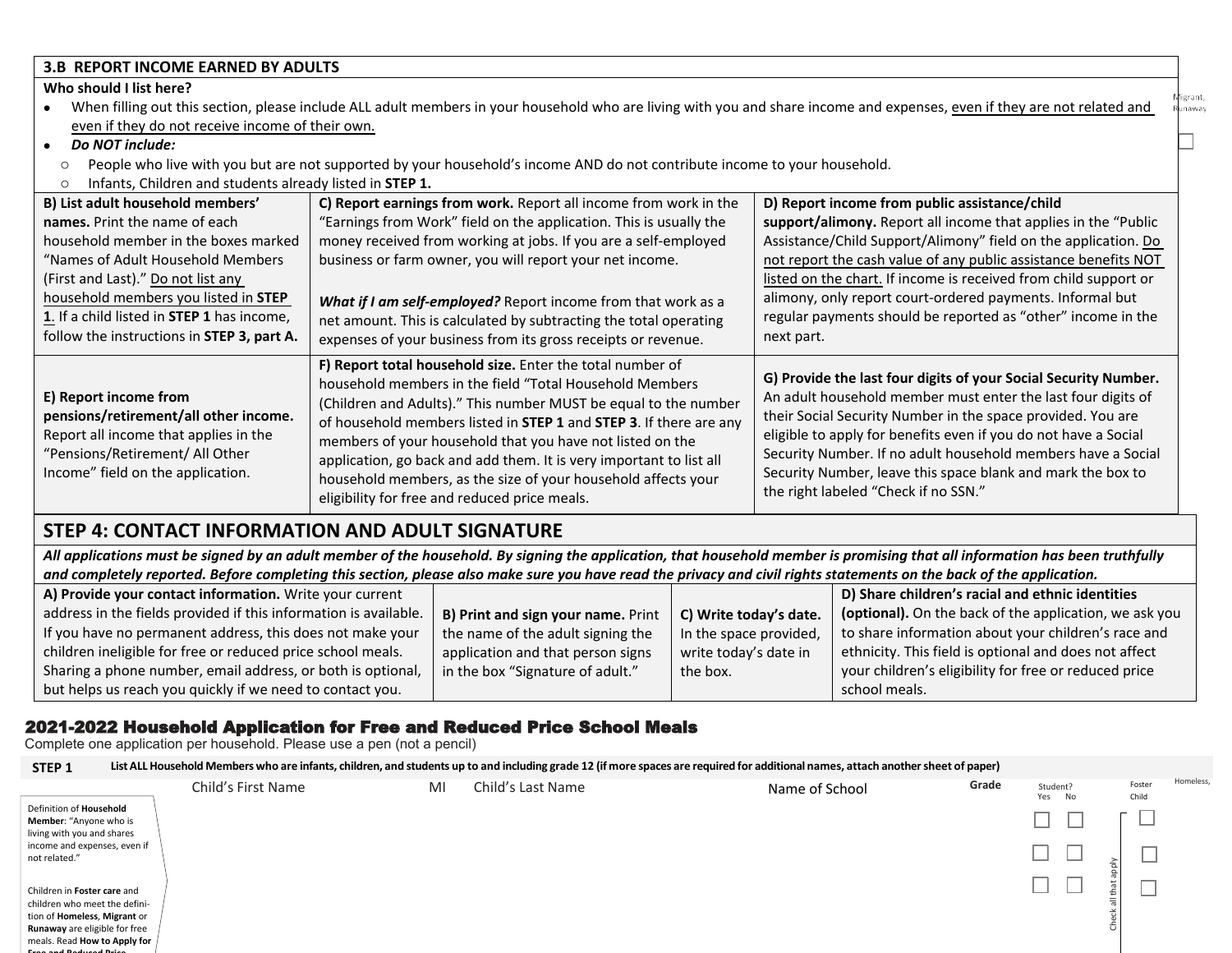| STEP <sub>2</sub><br>Do any Household Members (including you) currently participate in the following assistance program: Supplemental Nutrition Assistance Program (SNAP)?<br>If NO> Go to STEP 3. If YES > Write a case number or identifier here then go to STEP 4. (Do not complete STEP 3)<br>Write only one case number or identifier.<br><b>Case Number or Identifier:</b><br>STEP <sub>3</sub><br>Report Income for ALL Household Members (Skip this step if you answered 'Yes' to STEP 2)<br>How often?<br>Child income<br>A. Child Income<br>Weekly   Bi-Weekly   2x Month   Monthly<br>Sometimes children in the household earn or receive income. Please include the TOTAL income received by all<br>\$<br>Household Members listed in STEP 1 here.<br><b>B. All Adult Household Members (including yourself)</b><br>List all Household Members not listed in STEP 1 (including yourself) even if they do not receive income. For each Household Member listed, if they do receive income, report total gross income (before taxes) for each source<br>Are you unsure what<br>dollars (no cents) only. If they do not receive income from any source, write '0'. If you enter '0' or leave any fields blank, you are certifying (promising) that there is no income to report.<br>income to include here?<br>How often?<br>How often?<br>Public Assistance /<br>How often?<br>Pensions/Retirement/<br>Child Support/Alimony<br>All Other Income<br>Earnings from Work<br>Bi-Weekly 2x Month Monthly<br>Weekly<br>Weekly<br>Bi-Weekly 2x Month Monthly<br>Name of Adult Household Members (First and Last)<br>Weekly<br>Flip the page and review<br>S<br>Ś<br>the charts titled "Sources<br>of Income" for more<br>information.<br>Ś<br>Ś<br>The "Sources of Income<br>Ś<br>Ś<br>for Children" chart will<br>help you with the Child<br>Ś<br>Ś<br>\$<br>Income section.<br>Ś<br>Ś<br>The "Sources of Income<br>for Adults" chart will help<br>Last Four Digits of Social Security Number (SSN) of<br>you with the All Adult<br><b>Household Members</b><br><b>Total Household Members</b><br>$X \mid X$<br>$x \mid x$<br>$\boldsymbol{\mathsf{X}}$<br>section.<br>Check if no SSN.<br>Primary Wage Earner or Other Adult Household Member<br>(Children and Adults)<br>O<br>Disclosure (Optional)<br>I do not want school officials to share information from my free and reduced price meal application with Medicaid or the State Children's Health Insurance Program (ArKids 1 <sub>st</sub> ).<br>STEP <sub>4</sub><br>Contact information and adult signature<br>"I certify (promise) that all information on this application is true and that all income is reported. I understand that this information is given in connection with the receipt of Federal funds, and that school officials<br>false information, my children may lose meal benefits, and I may be prosecuted under applicable State and Federal laws." |  |  |                            |
|------------------------------------------------------------------------------------------------------------------------------------------------------------------------------------------------------------------------------------------------------------------------------------------------------------------------------------------------------------------------------------------------------------------------------------------------------------------------------------------------------------------------------------------------------------------------------------------------------------------------------------------------------------------------------------------------------------------------------------------------------------------------------------------------------------------------------------------------------------------------------------------------------------------------------------------------------------------------------------------------------------------------------------------------------------------------------------------------------------------------------------------------------------------------------------------------------------------------------------------------------------------------------------------------------------------------------------------------------------------------------------------------------------------------------------------------------------------------------------------------------------------------------------------------------------------------------------------------------------------------------------------------------------------------------------------------------------------------------------------------------------------------------------------------------------------------------------------------------------------------------------------------------------------------------------------------------------------------------------------------------------------------------------------------------------------------------------------------------------------------------------------------------------------------------------------------------------------------------------------------------------------------------------------------------------------------------------------------------------------------------------------------------------------------------------------------------------------------------------------------------------------------------------------------------------------------------------------------------------------------------------------------------------------------------------------------------------------------------------------------------------------------------------------------------------------------------------------------------------------------------------------------------------------------------------------|--|--|----------------------------|
|                                                                                                                                                                                                                                                                                                                                                                                                                                                                                                                                                                                                                                                                                                                                                                                                                                                                                                                                                                                                                                                                                                                                                                                                                                                                                                                                                                                                                                                                                                                                                                                                                                                                                                                                                                                                                                                                                                                                                                                                                                                                                                                                                                                                                                                                                                                                                                                                                                                                                                                                                                                                                                                                                                                                                                                                                                                                                                                                          |  |  |                            |
|                                                                                                                                                                                                                                                                                                                                                                                                                                                                                                                                                                                                                                                                                                                                                                                                                                                                                                                                                                                                                                                                                                                                                                                                                                                                                                                                                                                                                                                                                                                                                                                                                                                                                                                                                                                                                                                                                                                                                                                                                                                                                                                                                                                                                                                                                                                                                                                                                                                                                                                                                                                                                                                                                                                                                                                                                                                                                                                                          |  |  |                            |
|                                                                                                                                                                                                                                                                                                                                                                                                                                                                                                                                                                                                                                                                                                                                                                                                                                                                                                                                                                                                                                                                                                                                                                                                                                                                                                                                                                                                                                                                                                                                                                                                                                                                                                                                                                                                                                                                                                                                                                                                                                                                                                                                                                                                                                                                                                                                                                                                                                                                                                                                                                                                                                                                                                                                                                                                                                                                                                                                          |  |  |                            |
|                                                                                                                                                                                                                                                                                                                                                                                                                                                                                                                                                                                                                                                                                                                                                                                                                                                                                                                                                                                                                                                                                                                                                                                                                                                                                                                                                                                                                                                                                                                                                                                                                                                                                                                                                                                                                                                                                                                                                                                                                                                                                                                                                                                                                                                                                                                                                                                                                                                                                                                                                                                                                                                                                                                                                                                                                                                                                                                                          |  |  |                            |
|                                                                                                                                                                                                                                                                                                                                                                                                                                                                                                                                                                                                                                                                                                                                                                                                                                                                                                                                                                                                                                                                                                                                                                                                                                                                                                                                                                                                                                                                                                                                                                                                                                                                                                                                                                                                                                                                                                                                                                                                                                                                                                                                                                                                                                                                                                                                                                                                                                                                                                                                                                                                                                                                                                                                                                                                                                                                                                                                          |  |  |                            |
|                                                                                                                                                                                                                                                                                                                                                                                                                                                                                                                                                                                                                                                                                                                                                                                                                                                                                                                                                                                                                                                                                                                                                                                                                                                                                                                                                                                                                                                                                                                                                                                                                                                                                                                                                                                                                                                                                                                                                                                                                                                                                                                                                                                                                                                                                                                                                                                                                                                                                                                                                                                                                                                                                                                                                                                                                                                                                                                                          |  |  |                            |
|                                                                                                                                                                                                                                                                                                                                                                                                                                                                                                                                                                                                                                                                                                                                                                                                                                                                                                                                                                                                                                                                                                                                                                                                                                                                                                                                                                                                                                                                                                                                                                                                                                                                                                                                                                                                                                                                                                                                                                                                                                                                                                                                                                                                                                                                                                                                                                                                                                                                                                                                                                                                                                                                                                                                                                                                                                                                                                                                          |  |  |                            |
|                                                                                                                                                                                                                                                                                                                                                                                                                                                                                                                                                                                                                                                                                                                                                                                                                                                                                                                                                                                                                                                                                                                                                                                                                                                                                                                                                                                                                                                                                                                                                                                                                                                                                                                                                                                                                                                                                                                                                                                                                                                                                                                                                                                                                                                                                                                                                                                                                                                                                                                                                                                                                                                                                                                                                                                                                                                                                                                                          |  |  |                            |
|                                                                                                                                                                                                                                                                                                                                                                                                                                                                                                                                                                                                                                                                                                                                                                                                                                                                                                                                                                                                                                                                                                                                                                                                                                                                                                                                                                                                                                                                                                                                                                                                                                                                                                                                                                                                                                                                                                                                                                                                                                                                                                                                                                                                                                                                                                                                                                                                                                                                                                                                                                                                                                                                                                                                                                                                                                                                                                                                          |  |  |                            |
|                                                                                                                                                                                                                                                                                                                                                                                                                                                                                                                                                                                                                                                                                                                                                                                                                                                                                                                                                                                                                                                                                                                                                                                                                                                                                                                                                                                                                                                                                                                                                                                                                                                                                                                                                                                                                                                                                                                                                                                                                                                                                                                                                                                                                                                                                                                                                                                                                                                                                                                                                                                                                                                                                                                                                                                                                                                                                                                                          |  |  | Bi-Weekly 2x Month Monthly |
|                                                                                                                                                                                                                                                                                                                                                                                                                                                                                                                                                                                                                                                                                                                                                                                                                                                                                                                                                                                                                                                                                                                                                                                                                                                                                                                                                                                                                                                                                                                                                                                                                                                                                                                                                                                                                                                                                                                                                                                                                                                                                                                                                                                                                                                                                                                                                                                                                                                                                                                                                                                                                                                                                                                                                                                                                                                                                                                                          |  |  |                            |
|                                                                                                                                                                                                                                                                                                                                                                                                                                                                                                                                                                                                                                                                                                                                                                                                                                                                                                                                                                                                                                                                                                                                                                                                                                                                                                                                                                                                                                                                                                                                                                                                                                                                                                                                                                                                                                                                                                                                                                                                                                                                                                                                                                                                                                                                                                                                                                                                                                                                                                                                                                                                                                                                                                                                                                                                                                                                                                                                          |  |  |                            |
|                                                                                                                                                                                                                                                                                                                                                                                                                                                                                                                                                                                                                                                                                                                                                                                                                                                                                                                                                                                                                                                                                                                                                                                                                                                                                                                                                                                                                                                                                                                                                                                                                                                                                                                                                                                                                                                                                                                                                                                                                                                                                                                                                                                                                                                                                                                                                                                                                                                                                                                                                                                                                                                                                                                                                                                                                                                                                                                                          |  |  |                            |
|                                                                                                                                                                                                                                                                                                                                                                                                                                                                                                                                                                                                                                                                                                                                                                                                                                                                                                                                                                                                                                                                                                                                                                                                                                                                                                                                                                                                                                                                                                                                                                                                                                                                                                                                                                                                                                                                                                                                                                                                                                                                                                                                                                                                                                                                                                                                                                                                                                                                                                                                                                                                                                                                                                                                                                                                                                                                                                                                          |  |  |                            |
|                                                                                                                                                                                                                                                                                                                                                                                                                                                                                                                                                                                                                                                                                                                                                                                                                                                                                                                                                                                                                                                                                                                                                                                                                                                                                                                                                                                                                                                                                                                                                                                                                                                                                                                                                                                                                                                                                                                                                                                                                                                                                                                                                                                                                                                                                                                                                                                                                                                                                                                                                                                                                                                                                                                                                                                                                                                                                                                                          |  |  |                            |
|                                                                                                                                                                                                                                                                                                                                                                                                                                                                                                                                                                                                                                                                                                                                                                                                                                                                                                                                                                                                                                                                                                                                                                                                                                                                                                                                                                                                                                                                                                                                                                                                                                                                                                                                                                                                                                                                                                                                                                                                                                                                                                                                                                                                                                                                                                                                                                                                                                                                                                                                                                                                                                                                                                                                                                                                                                                                                                                                          |  |  |                            |
|                                                                                                                                                                                                                                                                                                                                                                                                                                                                                                                                                                                                                                                                                                                                                                                                                                                                                                                                                                                                                                                                                                                                                                                                                                                                                                                                                                                                                                                                                                                                                                                                                                                                                                                                                                                                                                                                                                                                                                                                                                                                                                                                                                                                                                                                                                                                                                                                                                                                                                                                                                                                                                                                                                                                                                                                                                                                                                                                          |  |  |                            |
|                                                                                                                                                                                                                                                                                                                                                                                                                                                                                                                                                                                                                                                                                                                                                                                                                                                                                                                                                                                                                                                                                                                                                                                                                                                                                                                                                                                                                                                                                                                                                                                                                                                                                                                                                                                                                                                                                                                                                                                                                                                                                                                                                                                                                                                                                                                                                                                                                                                                                                                                                                                                                                                                                                                                                                                                                                                                                                                                          |  |  |                            |
| Zip<br>Street Address (if available)<br>Apt#<br>City<br>State<br>Daytime Phone and Email (Optional)                                                                                                                                                                                                                                                                                                                                                                                                                                                                                                                                                                                                                                                                                                                                                                                                                                                                                                                                                                                                                                                                                                                                                                                                                                                                                                                                                                                                                                                                                                                                                                                                                                                                                                                                                                                                                                                                                                                                                                                                                                                                                                                                                                                                                                                                                                                                                                                                                                                                                                                                                                                                                                                                                                                                                                                                                                      |  |  |                            |
| Printed name of the adult signing the form<br>Signature of adult<br>Today's date                                                                                                                                                                                                                                                                                                                                                                                                                                                                                                                                                                                                                                                                                                                                                                                                                                                                                                                                                                                                                                                                                                                                                                                                                                                                                                                                                                                                                                                                                                                                                                                                                                                                                                                                                                                                                                                                                                                                                                                                                                                                                                                                                                                                                                                                                                                                                                                                                                                                                                                                                                                                                                                                                                                                                                                                                                                         |  |  |                            |